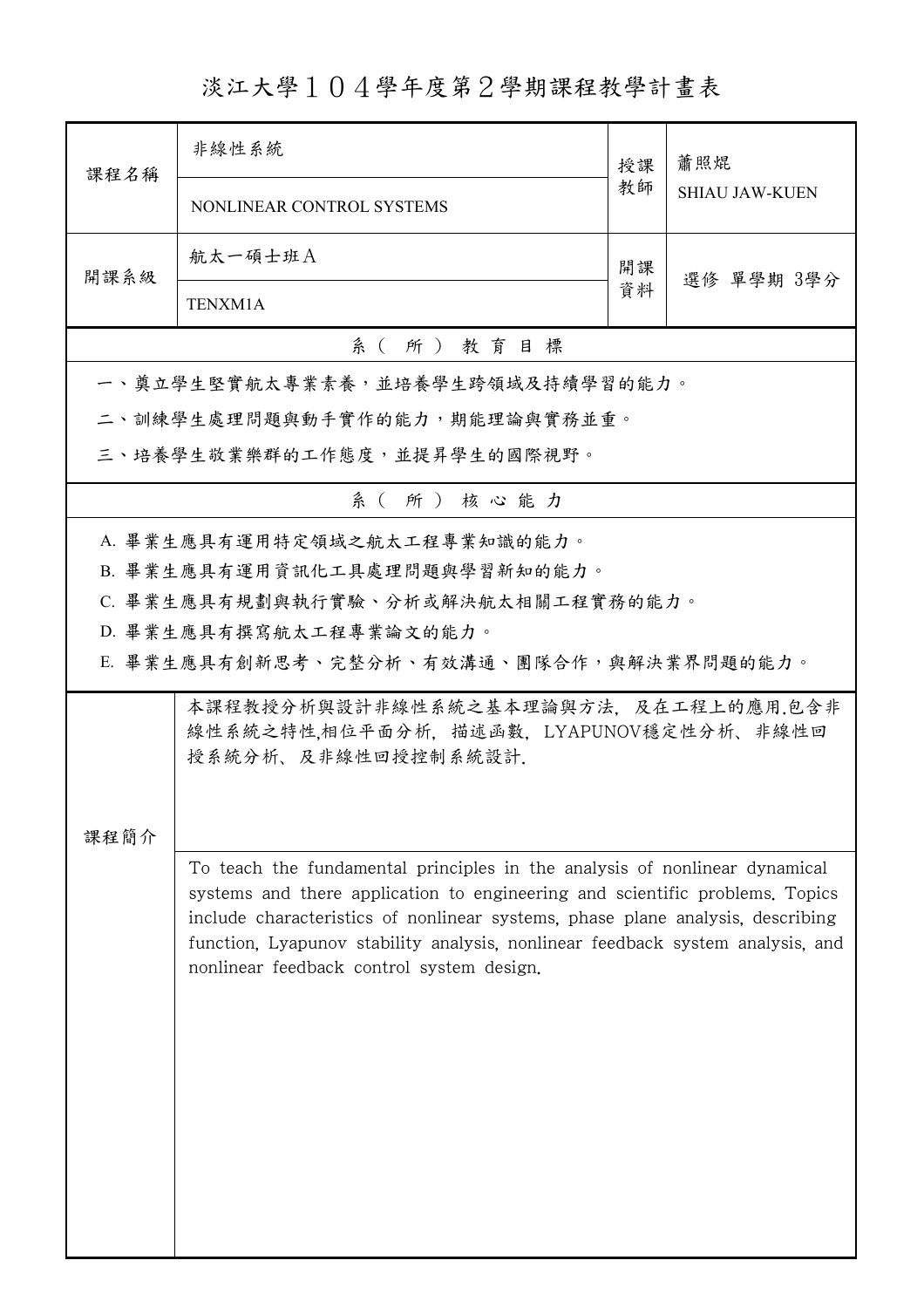本課程教學目標與目標層級、系(所)核心能力相關性

一、目標層級(選填): (一)「認知」(Cognitive 簡稱C)領域:C1 記憶、C2 瞭解、C3 應用、C4 分析、 C5 評鑑、C6 創造 (二)「技能」(Psychomotor 簡稱P)領域:P1 模仿、P2 機械反應、P3 獨立操作、 P4 聯結操作、P5 自動化、P6 創作 (三)「情意」(Affective 簡稱A)領域:A1 接受、A2 反應、A3 重視、A4 組織、 A5 內化、A6 實踐

二、教學目標與「目標層級」、「系(所)核心能力」之相關性:

 (一)請先將課程教學目標分別對應前述之「認知」、「技能」與「情意」的各目標層級, 惟單項教學目標僅能對應C、P、A其中一項。

 (二)若對應「目標層級」有1~6之多項時,僅填列最高層級即可(例如:認知「目標層級」 對應為C3、C5、C6項時,只需填列C6即可,技能與情意目標層級亦同)。

 (三)再依據所訂各項教學目標分別對應其「系(所)核心能力」。單項教學目標若對應 「系(所)核心能力」有多項時,則可填列多項「系(所)核心能力」。

(例如:「系(所)核心能力」可對應A、AD、BEF時,則均填列。)

| 序              | 教學目標(中文)                           |                                                                                                                      | 相關性              |              |
|----------------|------------------------------------|----------------------------------------------------------------------------------------------------------------------|------------------|--------------|
| 號              |                                    | 教學目標(英文)                                                                                                             | 目標層級             | 系(所)核心能力     |
| $\mathbf{1}$   | 了解非線性系統的特性                         | Understand the characteristics<br>of nonlinear dynamical<br>systems.                                                 | C <sub>2</sub>   | AB           |
| $\overline{2}$ | 熟悉非線性系統穩定性分析的數學<br>及電腦分析工具.        | To familiar with the<br>mathematical and computer<br>tools for stability analysis of<br>nonlinear dynamical systems. | P <sub>3</sub>   | ABE          |
|                | 3 建立非線性控制系統設計及分析的<br>能力.           | To develop the ability of<br>analysis and design of<br>nonlinear feedback control<br>systems.                        | <b>P6</b>        | <b>ABCDE</b> |
| 教學目標之教學方法與評量方法 |                                    |                                                                                                                      |                  |              |
| 序<br>號         | 教學目標                               | 教學方法                                                                                                                 | 評量方法             |              |
| $\mathbf{1}$   | 了解非線性系統的特性                         | 講述、模擬                                                                                                                | 紙筆測驗、報告、上課<br>表現 |              |
| $\overline{2}$ | 熟悉非線性系統穩定性分析的數學<br>及電腦分析工具.        | 講述、問題解決                                                                                                              | 紙筆測驗、報告、上課<br>表現 |              |
| $\mathbf{R}$   | 建立非線性控制系統設計及分析的  講述、模擬、問題解決<br>能力. |                                                                                                                      | 紙筆測驗、報告、上課<br>表現 |              |
|                |                                    |                                                                                                                      |                  |              |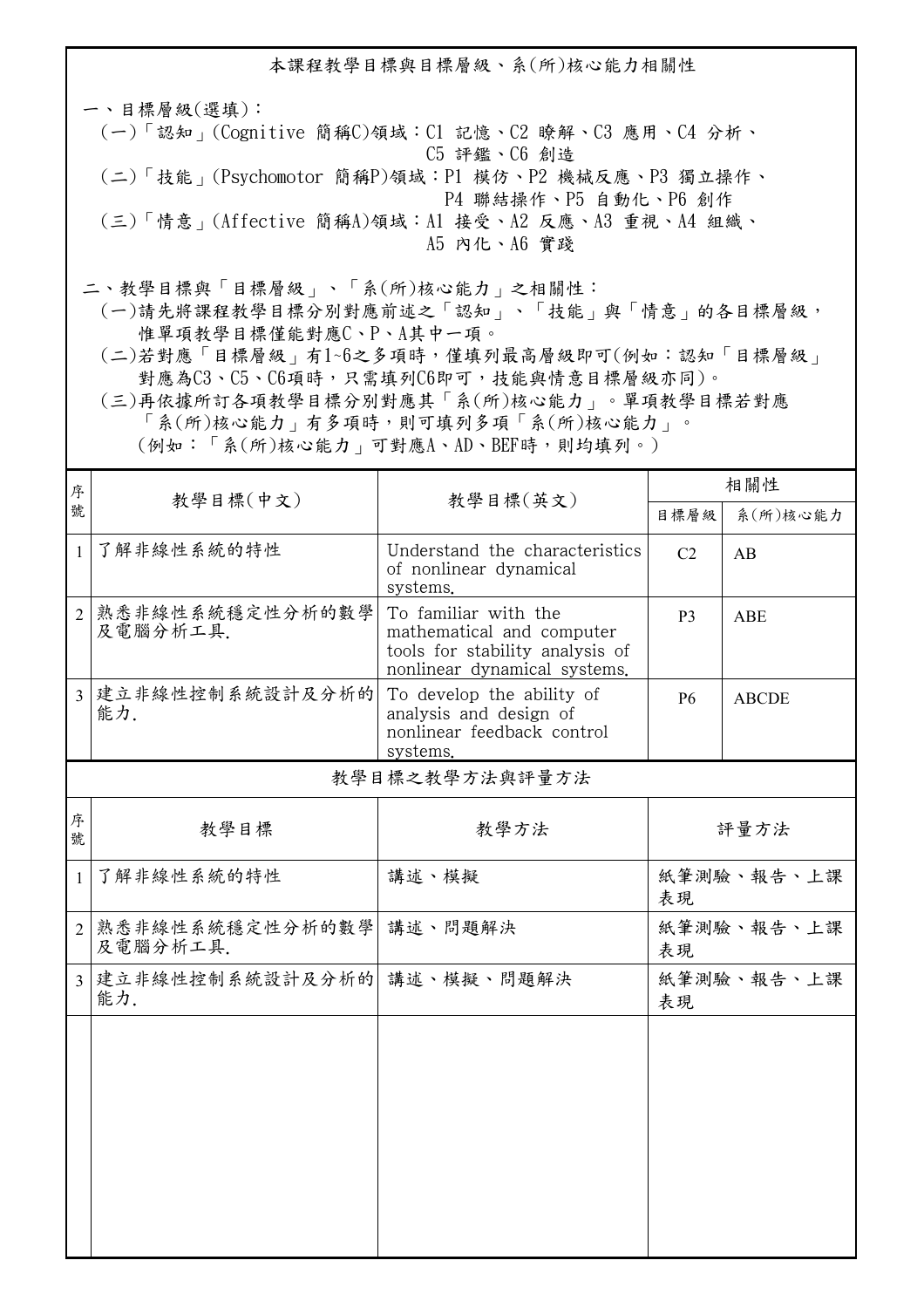| 本課程之設計與教學已融入本校校級基本素養      |                                                                 |                                       |                                              |    |  |
|---------------------------|-----------------------------------------------------------------|---------------------------------------|----------------------------------------------|----|--|
| 淡江大學校級基本素養                |                                                                 |                                       | 內涵說明                                         |    |  |
| 全球視野                      |                                                                 |                                       | 培養認識國際社會變遷的能力,以更寬廣的視野了解全球化<br>的發展。           |    |  |
| 資訊運用                      |                                                                 |                                       | 熟悉資訊科技的發展與使用,並能收集、分析和妥適運用資<br>訊。             |    |  |
| 洞悉未來                      |                                                                 |                                       | 瞭解自我發展、社會脈動和科技發展,以期具備建構未來願<br>景的能力。          |    |  |
| 品德倫理                      |                                                                 |                                       | 了解為人處事之道,實踐同理心和關懷萬物,反省道德原則<br>的建構並解決道德爭議的難題。 |    |  |
| 獨立思考                      |                                                                 |                                       | 鼓勵主動觀察和發掘問題,並培養邏輯推理與批判的思考能<br>力。             |    |  |
| 樂活健康<br>$\langle \rangle$ |                                                                 |                                       | 注重身心靈和環境的和諧,建立正向健康的生活型態。                     |    |  |
| 團隊合作                      |                                                                 |                                       | 體察人我差異和增進溝通方法,培養資源整合與互相合作共<br>同學習解決問題的能力。    |    |  |
| 美學涵養                      |                                                                 |                                       | 培養對美的事物之易感性,提升美學鑑賞、表達及創作能<br>力。              |    |  |
|                           |                                                                 |                                       | 授課進度表                                        |    |  |
| 週<br>欤                    | 日期起訖                                                            |                                       | 內 容 (Subject/Topics)                         | 備註 |  |
|                           | $105/02/15$ ~<br>105/02/21                                      | Introduction, Mathematical Background |                                              |    |  |
| 2                         | $105/02/22$ ~<br>Two-Dimensional Systems<br>105/02/28           |                                       |                                              |    |  |
| 3                         | $105/02/29$ ~<br>Stability of Equilibrium Points<br>105/03/06   |                                       |                                              |    |  |
| 4                         | $105/03/07$ ~<br>Time Varing and Perturbed Systems<br>105/03/13 |                                       |                                              |    |  |
| 5                         | $105/03/14$ ~<br>105/03/20                                      | Passivity                             |                                              |    |  |
| 6                         | $105/03/21$ ~<br>105/03/27                                      | Input-Output Stability                |                                              |    |  |
|                           | $105/03/28$ ~<br>105/04/03                                      | 教學行政觀摩                                |                                              |    |  |
| 8                         | $105/04/04$ ~<br>105/04/10                                      | Stability of Feedback Systems         |                                              |    |  |
| 9                         | $105/04/11$ ~<br>105/04/17                                      | Special Nonlinear Forms               |                                              |    |  |
| 10                        | $105/04/18$ ~<br>105/04/24                                      | 期中考試週                                 |                                              |    |  |
| 11                        | $105/04/25$ ~<br>105/05/01                                      | State Feedback Stabilization          |                                              |    |  |
| 12                        | $105/05/02$ ~<br>105/05/08                                      | Robust State Feedback Stabilization   |                                              |    |  |
|                           |                                                                 |                                       |                                              |    |  |